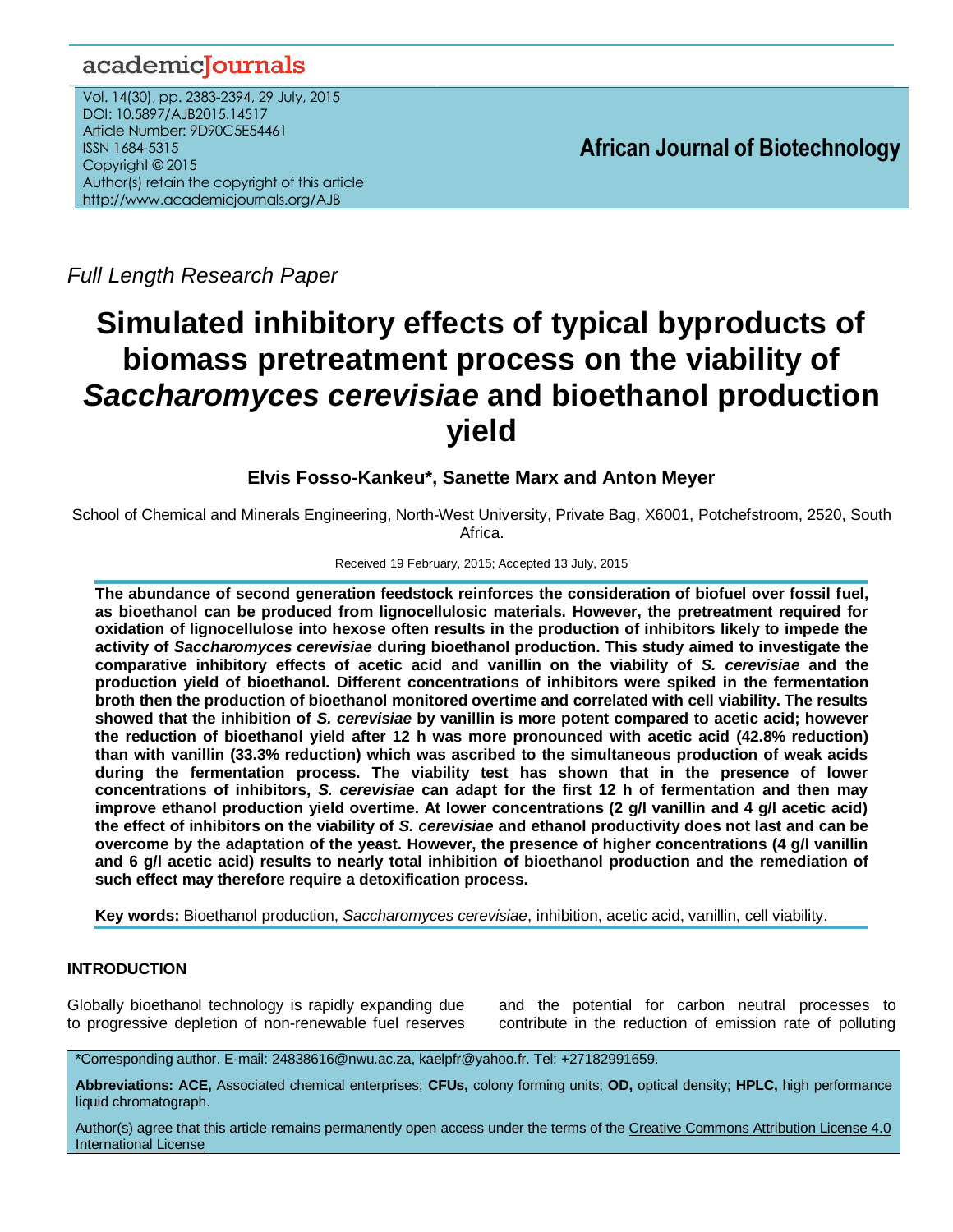gasses to the atmosphere. Bioethanol production is also sustainable, reasonably cost effective, and easy to add into fuel distribution systems (Tomas-Pejoet al., 2008). Currently, first and second generation feed stocks are available for the production of bioethanol. First generation feedstock includes food crops and is therefore likely to negatively impact on the bio diverse regions which are destroyed to avail land required to grow crops. The main disadvantage of this approach is the increased cost of food as crops are used to produce bioethanol (Naik et al., 2010). Second generation feedstock mainly consists of lignocellulosic materials which are widely abundant, comprising about 50% of the biomass on earth and are available as industrial, agricultural, forestry and municipal residues (Almeida et al., 2007). Lignocellulosic materials for ethanol production have been classified into six groups by Sanchez and Cardona (2008). Herbaceous biomass, crop residues, cellulose wastes, softwood, hardwood and municipal solid wastes. These materials are inexpensive and abundant as they consist of the noneatable parts of plants. Currently, the production of second generation bioethanol is an expensive process which does not make it a viable commercial setup, as the process of the conversion of lignocellulosic materials into bioethanol is not yet optimized. However, this approach does not affect the food crops,therefore minimizing the overall impacted cost of the second generation biofuel compared to the first generation biofuel (Naik et al., 2010).

The challenge is that second generation feedstock has a very complex structure as they are made of hemicellulose, lignin and cellulose. The production of bioethanol from this feedstock therefore requires a preliminary step of pre-treatment to release digestible sugar monomers; the problem with the pre-treatment is the formation of inhibitors which inhibit the growth of fermenting organisms. Some of these inhibitors generally found in the hydrolysates include aromatic compounds (that is, phenolics), furans (furfurals and 5 hydroxymethylfurfural), weak acids (acetic, levulinic and formic acids), raw material extractives (acidic resins, tannic, and terpene acids), and heavy metals (iron, chromium, nickel and copper) (Chandel et al., 2011). The formation of these components can lead to the inhibition of the growth of microorganisms by affecting the rate of the sugar uptake with simultaneous decay in the product formation (Palmqvist and Hahn-Hagerdal, 2000). The effect of such inhibitors on the production of biofuel has been intensively studied; several authors (Cao et al., 2010; Veeravalli et al., 2013; Liu et al., 2015) have reported the inhibition of hydrogen production as well as a shift in microbial community caused by furan derivatives present in the hydrolysate. The inhibition of the fermentation process by inhibitors in the lignocellulosic hydrolysates has also been alluded to (Delgenes et al. 1996; Bellido et al. 2011; Huang et al. 2011). Using the hydrolysate derived from wheat straw

pretreatment with steam explosion for ethanol fermentation by *Pichiastipitis*, Bellido et al. (2011) observed a considerable reduction of the ethanol productivity. On the other hand, Huang et al. (2011) observed that weak acids such as acetic acid and formic acid were more potent inhibitors of yeast during bioethanol production as compared to phenols and aldehyde.

To overcome the effects of inhibitors from lignocellulosic hydrolysates on the fermentation process, physical, chemical and biological detoxification methods are often considered (Klinke et al., 2004). However, consideration of a detoxification step in the fermentation process may increase the cost as well as the production time. Although, *Saccharomyces cerevisiae* can tolerate the presence of inhibitors for a short while, this is often done at the cost of an extended lag phase and reduces ethanol productivity (Palmqvist et al., 1999; Larsson et al., 2000; Almeida et al., 2007; Landaeta et al., 2013). There is therefore a need to further investigate the behaviour of *S. cerevisiae* in the presence of inhibitors from lignocellulosic hydrolysates as well as the impact on bioethanol production yield.The inhibition may therefore lead to ineffective use of lignocellulosic biomass and insufficient yield for the commercialization of the process. Identifying the effects that the inhibitors, specifically acetic acid and vanillin (phenol), have on the growth of *S.cerevisiae* will then be correlated with the reduction in bioethanol yield.

#### **METHODOLOGY**

#### **Chemicals**

Acetic acid (95.5%) and vanillin (>99%) which act as the main inhibitors during bioethanol production from lignocellulosic biomass where purchased from Associated Chemical Enterprises (ACE) and MERCK, respectively. Chemical ingredients for the preparation of growth media included peptone, yeast extract which were purchased from SIGMA-ALDRICH, while Glucose and agar powder were obtained from ACE. Other common chemicals used included ethanol (99.9%) (SIGMA-ALDRICH) and sodium hydroxide (>98%)(ROCHELLE CHEMICALS).

#### **Preparation of media**

The growth supporting broth medium for yeast was prepared using Yeast extract, Peptone and Dextrose (YPD). YPD broth medium contained 10, 20 and 10  $g.L^{-1}$  of yeast extract, peptone and dextrose in de-ionized water. Agar medium contained 10 g.L<sup>-1</sup> yeast extract, 20 g.L<sup>-1</sup> peptone, 10 g.L<sup>-1</sup> dextrose and 15 g.L<sup>-1</sup> agar in deionized water. The pH was adjusted to 6.5 using 0.1 M NaOH. Sterilization of the broth and agar media where done at 121°C for 20 min.

#### **Batch fermentation**

Batch fermentation was carried out in 250 ml Erlenmeyer flask, mainly using glucose as substrate for the yeast *S. cereviseae*. The inoculum was prepared by adding 0.005 g of dry *S. cerevisiae* cells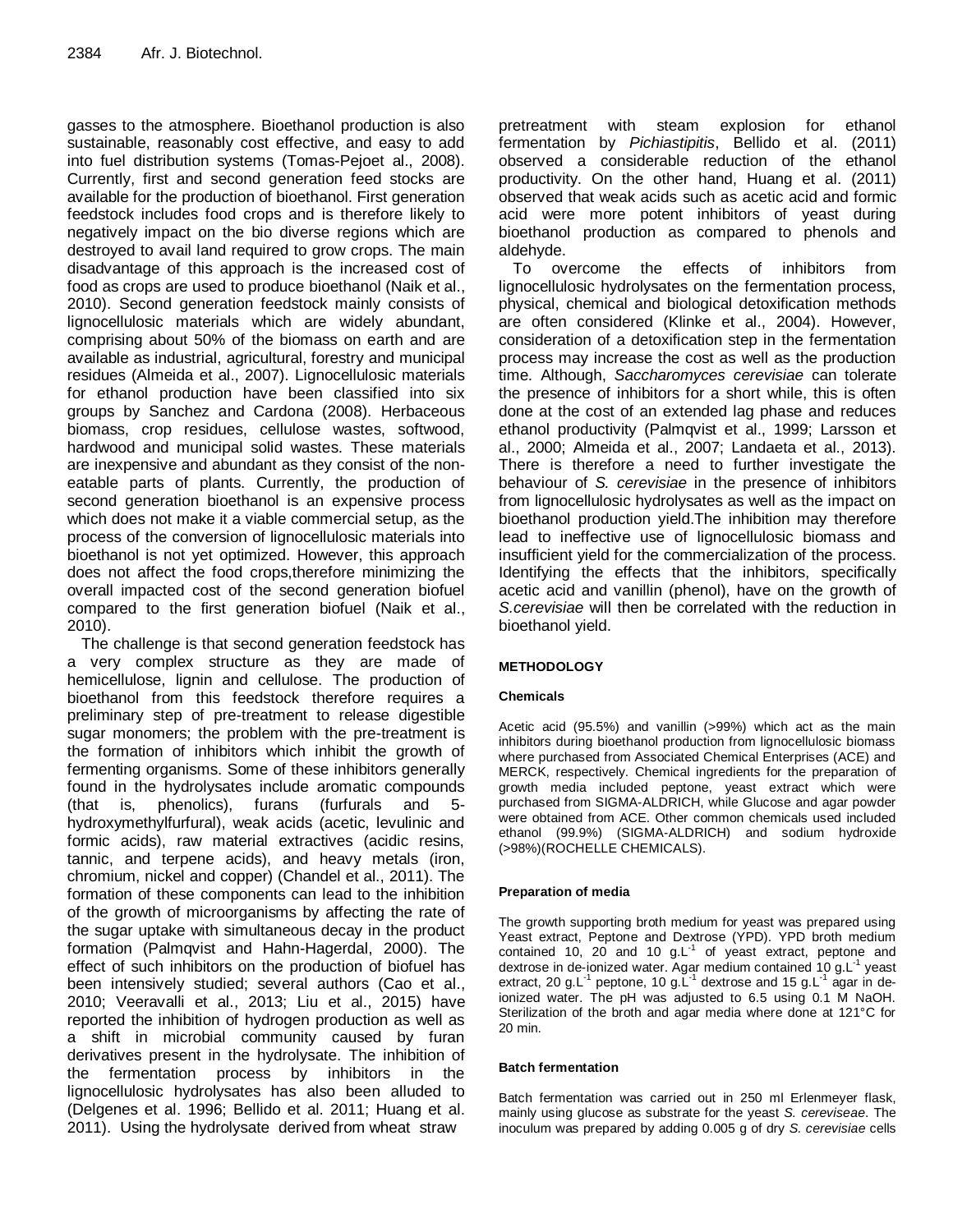

**Figure 1.** Inhibition of *S. cerevisiae* growth in presence of various concentrations of vanillin: (a) expression of growth by absorbance; (b) expression of growth by colonies count.

to one litre of sterilized broth and incubated overnight at 30°C in a shaking incubator (120 rpm). The culture was inoculated in 20% glucose solution contained in 100 mL GL 45 laboratory glass bottles with blue PP screw caps and pouring rings then incubated at 30°C for 48 h.

#### **Determination of minimum inhibitory concentration**

Yeast grown aerobically for 24 h in YPD broth was inoculated in broth spiked with different concentrations of acetic acid and vanillin (2, 4, 6 and 8 gper liter of broth). All experiments were conducted in Erlenmeyer flasks containing 50 mL broth, pH 6, 120 rpm shaking speed and incubated at 30°C. Samples were analyzed at set time intervals (3, 6, 8, 12 and 24 h) to determine the minimum inhibitory concentration.

#### **Determination of the effect of inhibitors on bioethanol yield**

An aliquot of 4 ml of yeast culture was added to glucose (46 mL, 20 g.L<sup>-1</sup>) in 100 mL GL 45 laboratory glass bottles with blue PP screw caps and pouring rings. Adequate volume of acetic acid and vanillin was added to the glucose mixtures to make a final concentration of 4 or 6 g.L<sup>-1</sup> and 2 or 4 g.L<sup>-1</sup>, respectively. Samples were analysed at set time intervals over a period of 48 h.

#### **Quantification and viability of yeast cells**

The growth of *S. cerevisiae* in the fermentation broth in the absence and presence of inhibitors was quantified through measurement of the absorbance. The total *S. cerevisiae* cells were measured at a wavelength of 600 nm using a spectrophotometer (Shimadzu). This measurement of the optical density (OD) gave an indication of the total cells (alive, injured or dead) present. The amount of viable yeast cells was determined using culture method. The culture was serially diluted with sterilized de-ionized water. Diluted cells were plated on agar medium (30 g/L glucose, 5 g/L yeast extract, 2 g/L NH<sub>4</sub>Cl, 1 g/L KH<sub>2</sub>PO<sub>4</sub>, and 0.3 g/L MgSO<sub>4</sub>, 7H<sub>2</sub>O, 20 g/L agar) in Petri dishes then incubated at 30°C for 48 h. The number of colonies counted and the average of duplicate plates was expressed as colony forming units (CFUs).

#### **Analytical method**

The fermentation liquor was filtered through a 0.2 µmmicro pore syringe filter and the ethanol was quantified in the filtrate using a high performance liquid chromatograph (HPLC). An Agilent 1200 HPLC fitted with a refractive index detector was used with an isocratic mobile phase of  $0.005$  M H<sub>2</sub>SO<sub>4</sub>.

#### **RESULTS**

Vanillin and acetic acid belong to the groups of phenolic compounds and weak acid respectively; they are generated during pre-treatment and hydrolysis of second generation feedstock used for the production of bioethanol. Vanillin is a phenolic compound derived from lignin breakdown and acetic acid is a derivative from hemicellulose breakdown during pre-treatment. Although, there are a large variety of phenols and acids formed during pre-treatment, vanillin and acetic acid were chosen in this study as they occur in the largest quantities. Few studies have been previously carried out to determine the inhibitory effect of these compounds; the particularity of this study is to correlate the inhibitory effect to the viability of the yeast and also to delineate the factors contributing to the decrease of ethanol yield in the presence of inhibitors. (a)<br>  $\frac{12}{5}$ <br>  $\frac{12}{5}$ <br>  $\frac{12}{5}$ <br>  $\frac{12}{5}$ <br>  $\frac{12}{5}$ <br>  $\frac{12}{5}$ <br>  $\frac{12}{5}$ <br>  $\frac{12}{5}$ <br>  $\frac{12}{5}$ <br>  $\frac{12}{5}$ <br>  $\frac{12}{5}$ <br>  $\frac{12}{5}$ <br>  $\frac{12}{5}$ <br>  $\frac{12}{5}$ <br>  $\frac{12}{5}$ <br>  $\frac{12}{5}$ <br>  $\frac{12}{5}$ <br>  $\frac{12}{5}$ <br>

#### **Effect of inhibitors concentration on the growth of** *S. cerevisiae* **over time**

#### *Effect of vanillin*

Figure 1a and b show that the inhibition effect of vanillin increased with the concentration and exposure time. The minimum inhibitory concentration (MIC) could be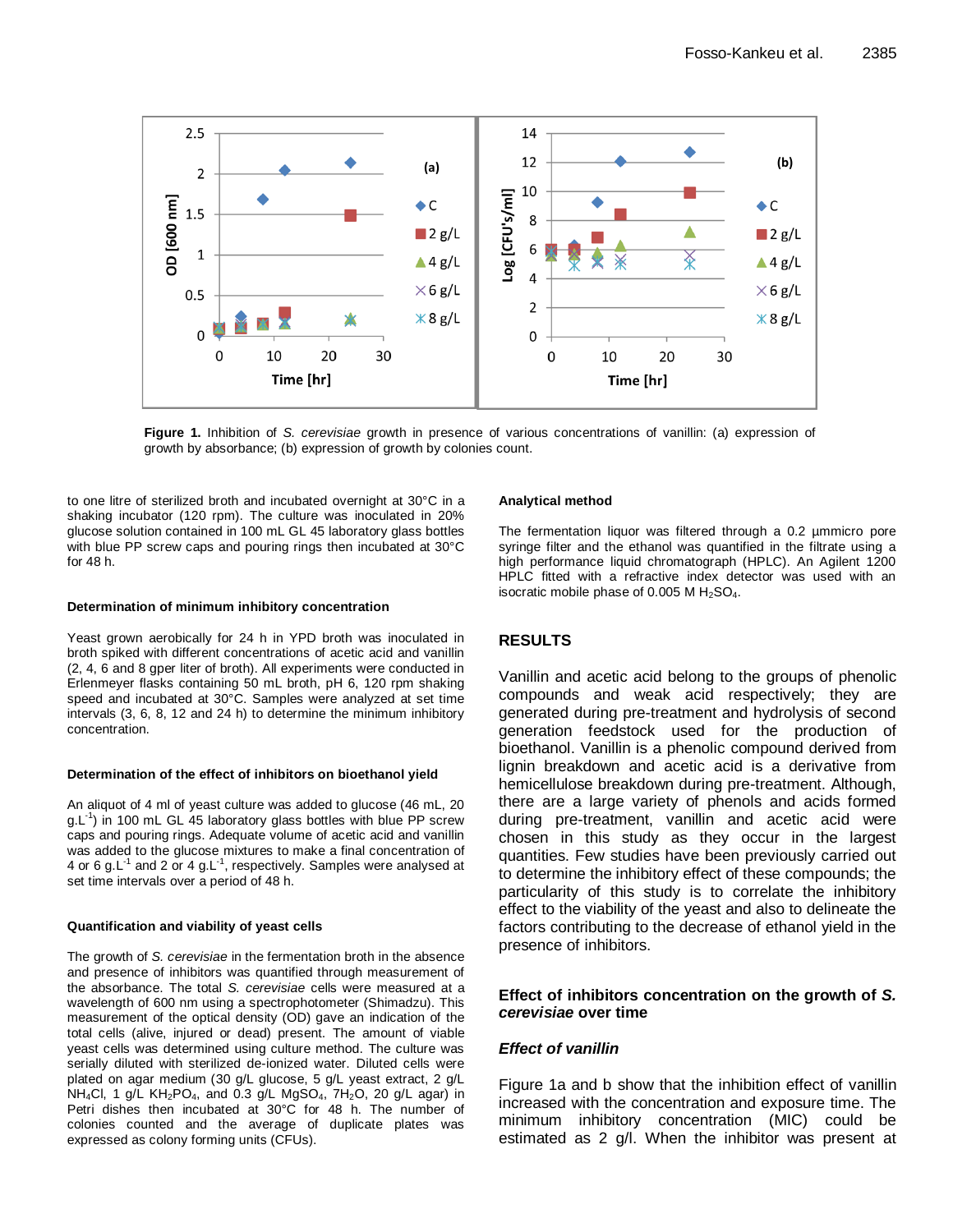

**Figure 2.** Inhibition of *S. cerevisiae* growth in presence of various concentrations of acetic acid: (a) expression of growth by absorbance; (b) expression of growth by colonies count.

concentrations of 2, 4 or 6 g/l, there was a similar trend between the OD measurement and colony count; however a dissimilarity was observed after 8 h incubation and in the presence of 8 g/l vanillin, as the cell count indicated no growth while the OD value of 0.2 was recorded; this implies that the cells were no longer viable after 8 h incubation in the presence of 8 g/l vanillin.

## *Effect of acetic acid*

Data plotted in Figures 2a and b clearly indicate the inhibition of *S. cerevisiae* in the presence of acetic acid; it was observed that the inhibition effect also increased with the concentration and time. The MIC was found to be 2 g/l with only little effect on the growth of the yeast. There was no perfect correlation between the adsorbance and the cell counts as shown by the behaviour of the yeast at 6 and 8 g/l of acetic acid. This implies that at those concentrations, although the cells multiply in the first 8 h, metabolic rearrangement may also take place resulting in the decrease of the yeast's biomass (Yousef and Uneja, 2002). Exposing yeast to various environmental stress conditions, Tibayrenc et al. (2010) also found that there was an increase of population of significantly smaller cells size.Comparing the effects of the two inhibitors, it can be observed that in general vanillin has a pronounced inhibitory effect than acetic acid; for the same MIC (2 g/l), vanillin caused more reduction of growth than acetic acid; and at 8 g/l, vanillin had a lethal effect while acetic acid only had a static effect. It has been reported (Klinke et al., 2003; Almeida et al., 2007) that phenolic compounds are stronger inhibitors than acids because of their aldehyde and ketone groups. It is suggested that phenolic compounds act on biological membranes, causing loss of integrity, thereby affecting their ability to serve as selective barriers and enzyme matrices; while the inhibitory effect of acetic acids has been ascribed to uncoupling and intracellular anion accumulation (Russel, 1992).

## **Bioethanol yield influenced by MIC level of inhibitors**

The minimum inhibitory concentrations of 2 g/l of vanillin and 4 g/l of acetic acid were chosen to determine their effect on the production of ethanol by *S. cerevisiae*. It is important to use relatively low concentrations to mimic the level produced following pretreatment of biomass.

## *Inhibitory effect of vanillin*

The impact of vanillin on the production of ethanol in the first 36 h was quite obvious as shown in Figure 3, the constant reduction of bioethanol production compared to the control not exposed to the vanillin; however after 36 h, the yeast seem to recover and perform better in the presence of vanillin resulting in higher production of ethanol; this could be explained by the cell count as an increase was recorded while the OD remained lower than the control values, implying that the cells may have lost weight but remained more active after longer exposure to vanillin. The simultaneous production of weak acids during ethanol production may have also played a role in the stabilization of ethanol production rate after 36 h, as discussed later. Figure 4a and b both express the growth of *S. cerevisiae* during bioethanol production, the results clearly show that OD values could not be strictly corroborated to the number of cells, as the trend of the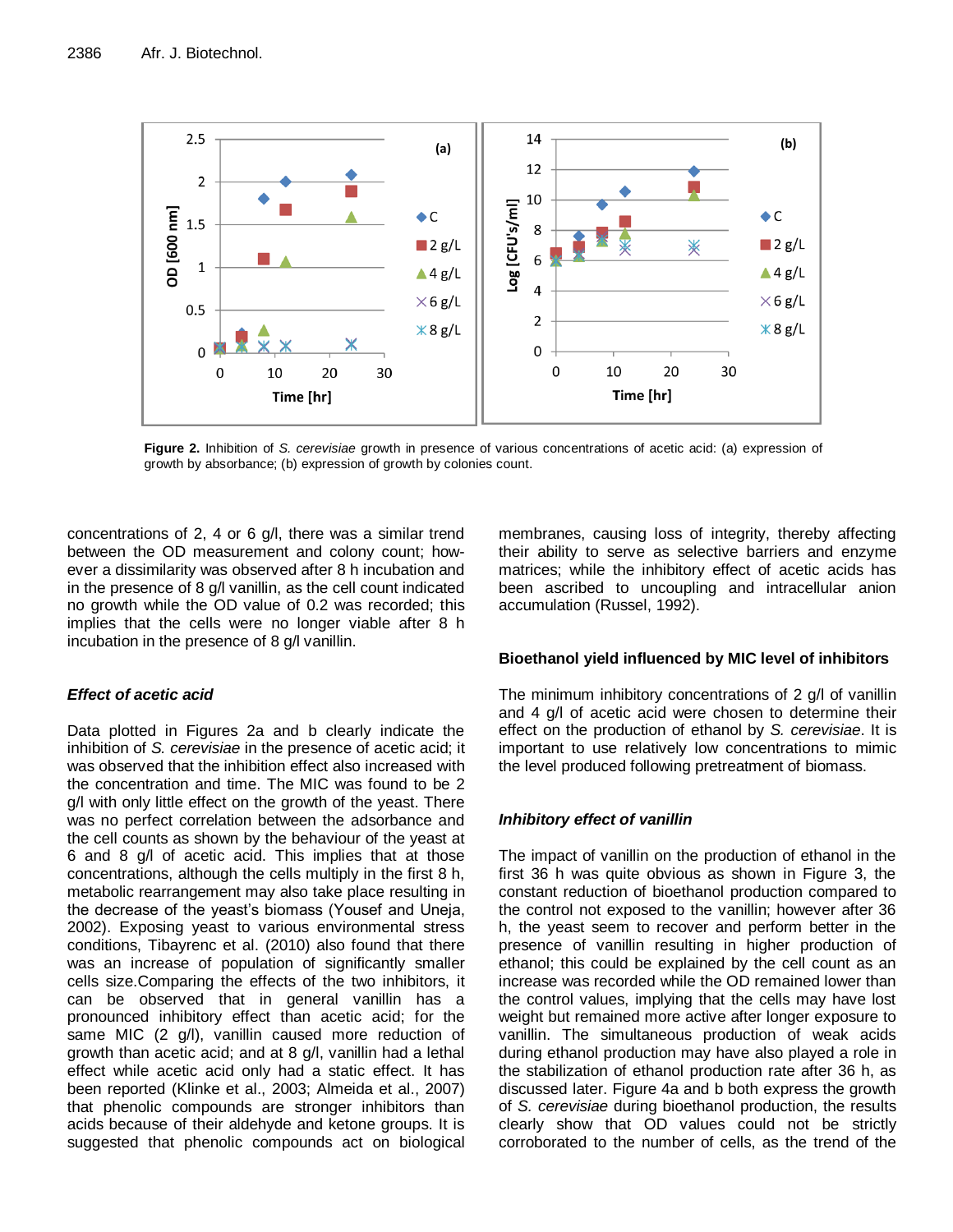

**Figure 3.** Glucose consumption and ethanol production in the presence of 2 g vanillin. Large symbols (glucose), small symbols (ethanol).



**Figure 4.** Growth expression of *S. cerevisiae* during fermentation and in the presence of vanillin (2 g/L): (a) expression of growth by absorbance; (b) expression of growth by colonies count.

OD plots do not express clearly the rapid multiplication of cells in the presence of the inhibitor after 10 h; the cells probably lose weight during adaptation to the presence of the inhibitor, but continue to grow rapidly compared to the control.

#### *Inhibitory effect of acetic acid*

Figure 5 shows that there was a decrease of glucose

concentration as the ethanol was formed, clearly indicating that ethanol production results from the use of glucose by *S. cerevisiae*; however, the rate of glucose breakdown was slow at the beginning and therefore lower production of ethanol for the first 12 h in the presence of acetic acid; the trend changed after 12 h as more ethanol was produced in the flask containing the acetic acid. This could have merely been ascribed to the adaptation of *S. cerevisiae*, but the patterns of OD values and cell count (Figure 6a and b) do not confirm this, further discussion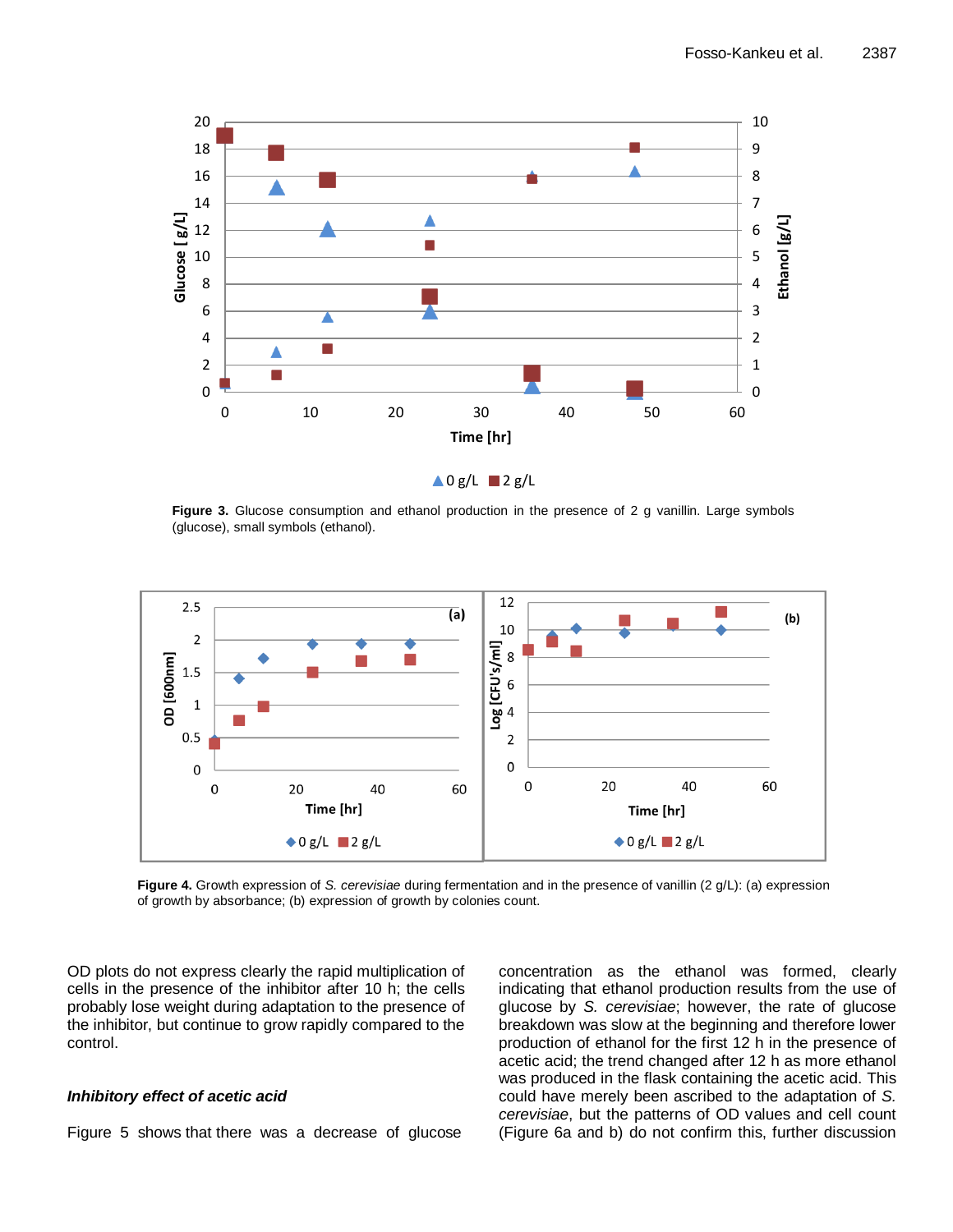

**Figure 5.** Glucose consumption and ethanol production in the presence of 4 g acetic acid: Large symbols (glucose), small symbols (ethanol).



**Figure 6.** Growth expression of *S. cerevisiae* during fermentation and in the presence of acetic acid (4 g/L): (a) expression of growth by absorbance; (b) expression of growth by colonies count.

will be done in the following sections. The plots of optical density and cell count in Figure 6a and b indicate an extended lag phase and more sluggish exponential growth phase in the presence of the inhibitor. However, after 48 h there was as much cells in the control sample as in the sample with the inhibitor, implying that the yeast adapted overtime.

#### **Bioethanol yield influenced by higher concentrations of inhibitors**

The inhibitory effects at relatively higher concentration of

vanillin (4 g/l) and acetic acid (6 g/L) on the growth of *S. cerevisiae* was observed in Figures 1 and 2, respectively. A significant effect on the bioethanol production yield could therefore be expected at higher concentrations of inhibitors.

#### *Inhibitory effect of vanillin*

Figures 7 and 8 clearly indicate the effects of higher concentrations of vanillin on the ethanol production yield and the viability of *S. cerevisiae.*For the total duration of the fermentation process the ethanol yield in the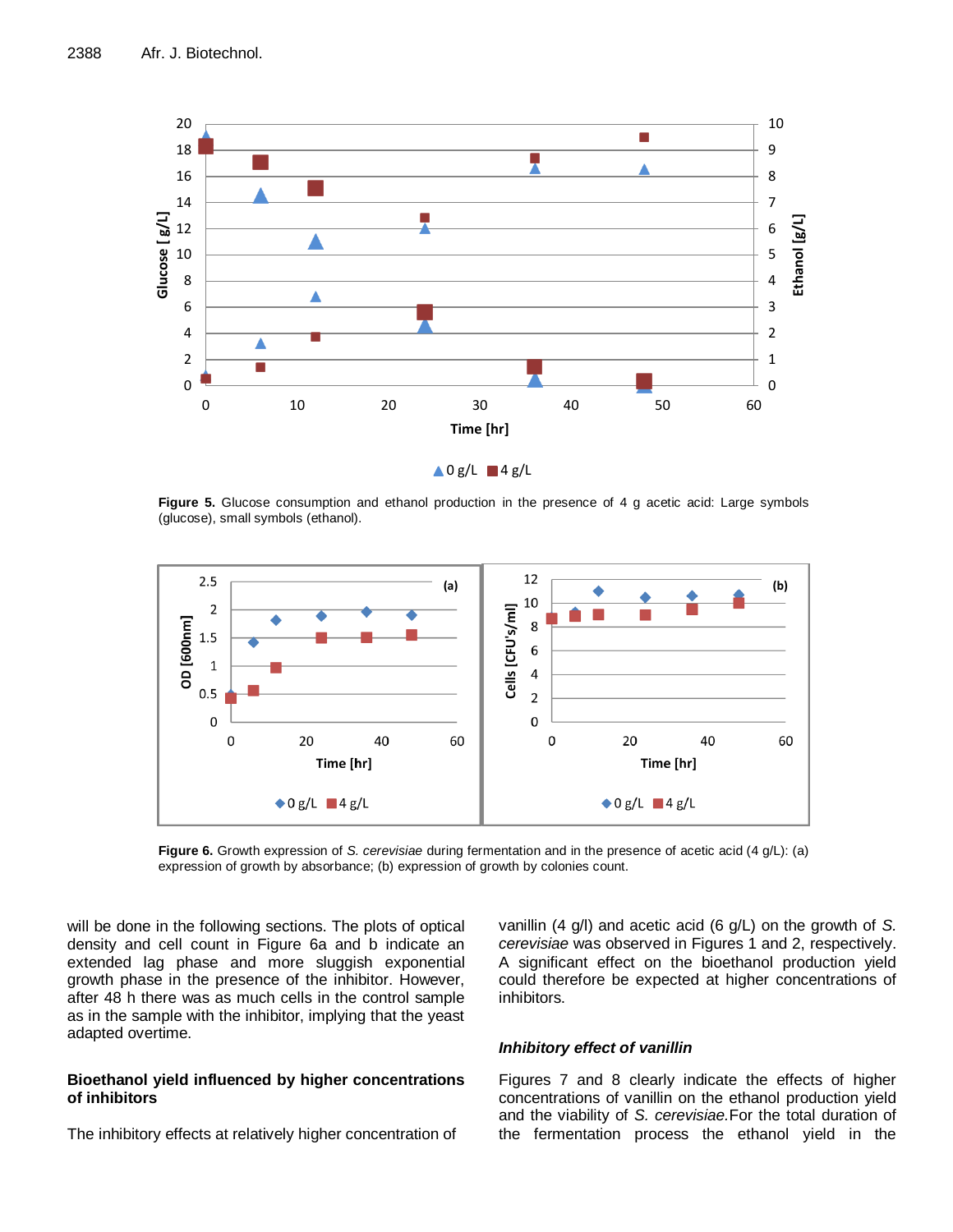

Figure 7. Glucose consumption and ethanol production in the presence of 4 g/L vanillin: large symbols (glucose), small symbols (ethanol).



**Figure 8.** Growth expression of *S. cerevisiae* during fermentation and in the presence of vanillin (4 g/L): (a) expression of growth by absorbance; (b) expression of growth by colonies count.

presence of 4 g/L vanillin (Figure 7) remained constant throughout the 48 h. Glucose concentration also remained constant at about 20 g/L in the presence of the inhibitor. When comparing these results to that of the effect of the MIC of vanillin (2 g/L) it can be observed that the final ethanol concentration decreases from 9 g/L in the presence of lower (2 g/L) of inhibitor to 0.5 g/L at higher (4 g/L) concentration of the inhibitor, respectively.

Thus, the fermenting organism is very sensitive to the slight increase of the concentration of vanillin, the two fold increase led to almost 95% reduction of the bioethanol yield, showing the impact of inhibitor when using pre-treatment and hydrolysis methods that produce more than two gram per litre of vanillin from second generation feedstock. Figure 8 shows a total inhibition of cells growth as expressed by the absorbance (a) and the viability test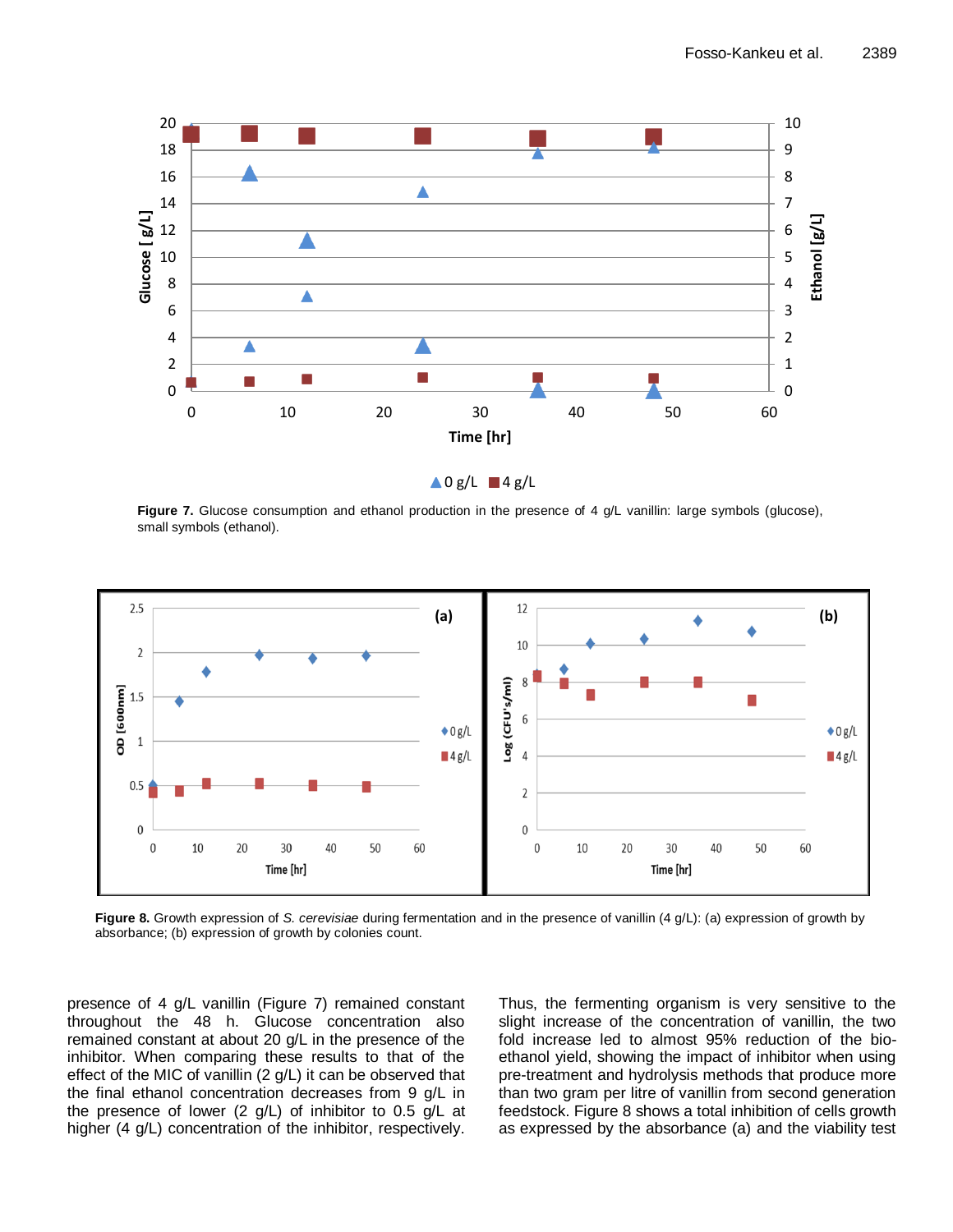

**Figure 9.** Glucose consumption and ethanol production in the presence of 6g/L acetic acid: Large symbols (glucose), small symbols (ethanol).

expressed by CFU values (b) confirming the inhibitory effect of 4 g/L vanillin. According to the colonies counts there is attempt by the cells to adapt to the presence of the inhibitor in the interval time between 25 to 35 h; the inhibition effect is however persistent because of the cumulative effects of other inhibitors such as lactic and acetic acids produced during fermentation.

## *Inhibitory effect of acetic acid*

During the 48 h of fermentation, the ethanol yield in the presence of 6 g/L acetic acid (Figure 9) remained constant. Glucose concentration also remained constant in the presence of the inhibitor. It is quite evident that increasing the concentration of acetic acid from 4 to 6 g/L has resulted to a more pronounced inhibitory effect on the yeast, preventing adequate organization of the metabolic activities required for the fermentation of glucose to bioethanol; hence the concentration of glucose remaining constant throughout the 48 h. The inhibitory effect of 6 g/L of acetic acid on *S. cerevisiae* growth could be observed in Figure 10a and b, as the OD values did not increase during the 48 h of incubation; this implies that there was no growth as the cells were exposed to the inhibitor, but the cells grow well in the absence of inhibitor. The effect related to increased concentration of acetic acid could be noted when comparing the OD values at 4 and 6 g/L of the inhibitor. The count of colonies, provide information about the viability of the cells; it is observed in Figure 10b that the cells number decreases overtime indicating a microbicidal effect of 6 g/L of acetic acid; this effect is more pronounced than

with 4 g/L acetic acid. This therefore explains the drastic drop of 95% of bioethanol yield.

#### **Formation of week acids during bioethanol production**

In this study the formation of weak acids during the fermentation of glucose was monitored to determine their contribution in the inhibition of *S. cereviseae* and subsequently the effect on the yield of bioethanol. It was observed that the amount of weak acids formed varied with the initial concentration of the inhibitors in the fermentation broth.

## *In the presence of MIC level of inhibitors*

Figure 11a and b below show that there was formation of acetic and lactic acids during the degradation of glucose and formation of ethanol by *S. cerevisiae*; it can however be seen that in the presence of the inhibitor (vanillin) the production of weak acids is lowered. The accumulation of these weak acids has contributed to significantly reduce after 12 h, the performance of the yeast not previously exposed to inhibitors (Figure 3).The formation of weak acids including lactic and acetic acids was observed during the production of ethanol in the absence and presence of acetic acid (4 g/L) (Figure 12a and b). However, in the presence of acetic acid the inhibition effect led to the reduction of the amount of lactic acid formed while the increase of the amount of acetic acid was likely due to the combination with the residual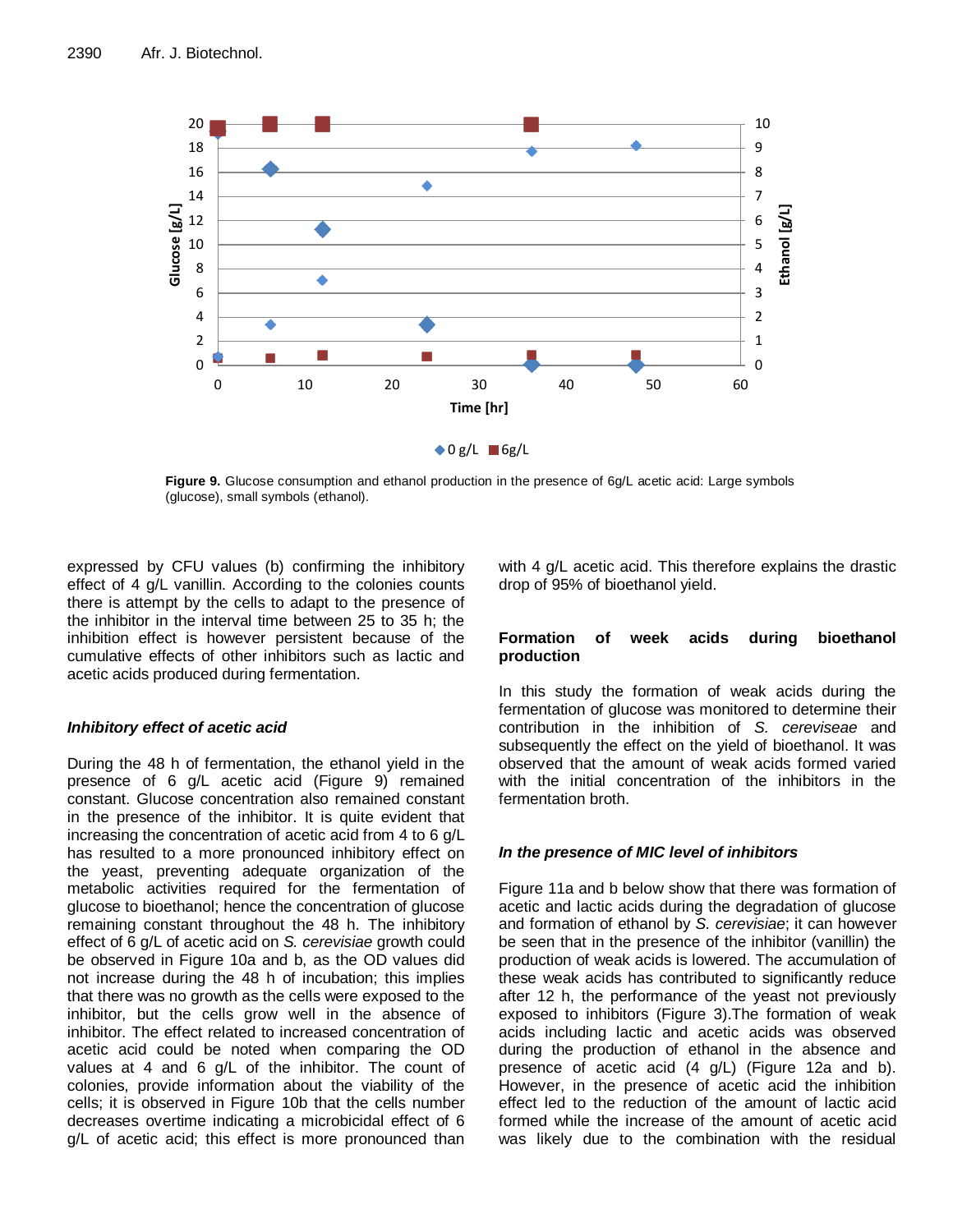

**Figure 10.** Growth expression of *S. cerevisiae* during fermentation and in the presence of acetic acid (6 g/L): (a) expression of growth by absorbance; (b) expression of growth by colonies count.



**Figure 11.** Formation of acetic acid and lactic acid during fermentation and in presence of vanillin (2 g/L): (a) Lactic acid formation, (b) acetic acid formation.

acid.The formation of weak acids in the control samples after 24 h probably led to the inhibition of *S. cerevisiae*, this explains why the performance of the yeast exposed to inhibitors from the first hour was better than the control after 24 h.

#### *In the presence of higher concentration of inhibitors*

Figure 13a and b show the formation of lactic acid and

acetic acid during fermentation, the amounts of these acids is relatively low compared to that obtained during fermentation in the presence of lower (2 g/L) concentration of vanillin. Acetic acid final concentration was halved from 0.2 to 0.1g/L, certainly as a result of reduced cell activity. The amount of cells is directly related to the amount of acetic acid and lactic acid produced. In Figure 14a and b lactic and acetic acids formation is reduced drastically in the presence of 6 g/L acetic acid; this translates to the significant reduction of activity.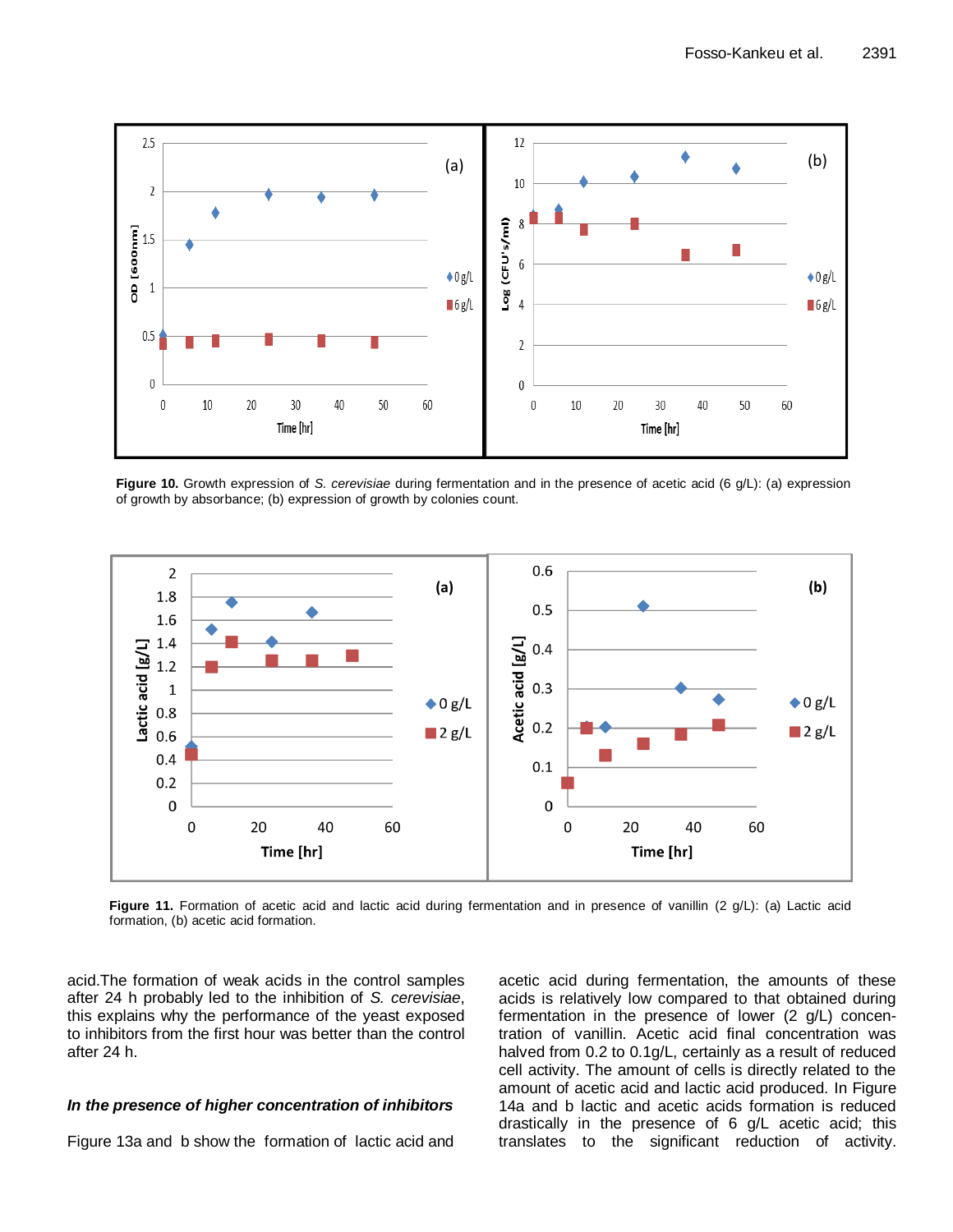

**Figure 12.** Formation of acetic acid and lactic acid during fermentation and in presence of acetic acid: (a) lactic acid formation (b) Acetic acid formation.



Figure 13. Formation of acetic acid and lactic acid during fermentation and in the presence of vanillin (4 g/L): (a) Lactic acid formation, (b) Acetic acid formation.

Therefore, the inhibition during the 48 h period results predominantly from the activity of the acetic acid introduced at the beginning of the fermentation.

#### **DISCUSSION**

By exposing the yeast to lower and higher concentrations of inhibitors it was possible to better understand its fer-

mentability behaviour; the inhibition of yeast at lower concentration of inhibitors brought about two scenarios. A deceleration phase was observed during the adaptation of yeast in the first 12 h, resulting in lower consumption rate of glucose and lower ethanol productivity.

The ethanol productivity value dropped from around 0.26 g/L h in the control sample to about 0.121 and 0.137 g/L h in the presence of vanillin (2 g/L) and acetic acid (4 g/L), respectively, representing approximately 50%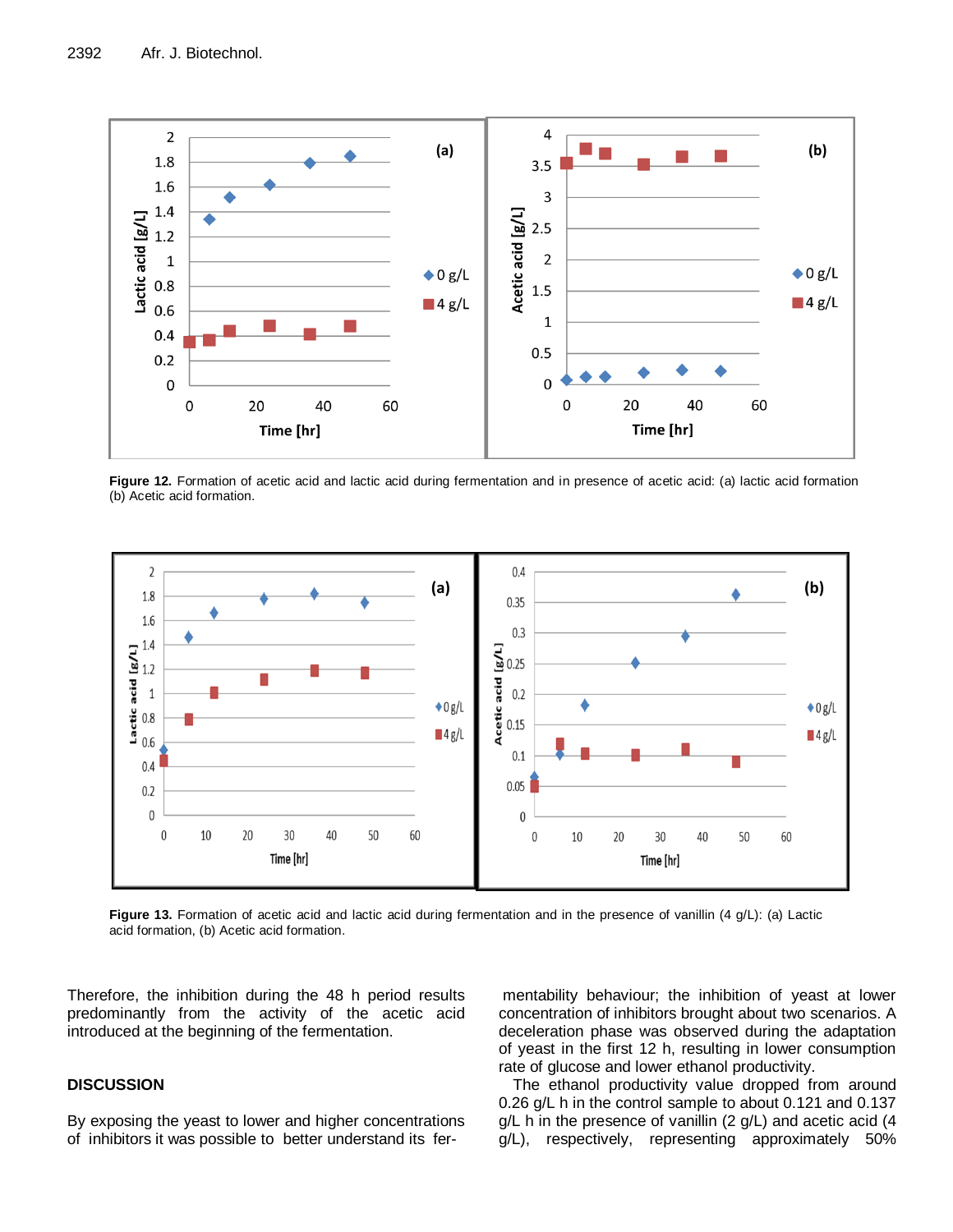

**Figure 14.** Formation of acetic acid and lactic acid during fermentation and in the presence of acetic acid (6 g/L): (a) lactic acid formation, (b) acetic acid formation.

reduction. In the second phase the yeast had adapted and the cells were very active, judging by the higher productivity values 0.213 and 0.236 g/L h in presence of vanillin (2 g/L) and acetic acid (4 g/L), respectively; these values were equal or higher than the control value of 0.219 g/L h. It is however important to mention that the acetic acid and lactic acid formed during fermentation in the control sample, were much likely to inhibit the nonadapted yeast.

The recorded changes in bioethanol productivity in the presence of inhibitors were not always correlated with the OD values, but reflected the growth pattern expressed as cell plate count or viability which translates into the ability of cells to grow and replicate. After consumption of almost all the glucose, it was found that at 48 h the inhibitory effects on the yeast's growth did not affect the bioethanol yield, but rather increased the yield from 0.412 g/g in the control sample to 0.454 and 0.476 g/g in the presence of vanillin (2 g/L) and acetic acid (4 g/L), respectively. Similar results have also been previously reported by researchers studying the inhibitory effect on the fermentation (Moreno et al., 2013; Klinke et al., 2004; Palmqvist and Hahn-Hagerdal, 2000).

In the presence of higher concentrations of vanillin (4 g/L) and acetic acid (6 g/L) the trend of bioethanol productivity was almost constant from the first hour till 48 h, as the yeast consumed very little glucose. The bioethanol yield was very low 0.0243 and 0.0216 g/g in the presence of vanillin  $(4 \text{ g/L})$  and acetic acid  $(6 \text{ g/L})$ , respectively, while a high yield 0.455 g/g was recorded in the control sample. The optical density was constant in the presence of inhibitors not giving an exact indication of the physiological state of the yeast; however the cell count showed a decrease of cell viability as there was reduction of the number of cell from 0 to 48 h. The OD measurement must therefore be complemented by the cell count to have an indication of the yeast physiological response to inhibition during fermentation.

#### **Conclusion**

In this study the behaviour of *S. cerevisiae* in the presence of inhibitors is enlighten by the viability test, showing that in the process of adaptation the cell biomass is reduced, but the yeast continues to grow and produce ethanol. Vanillin is found to be more toxic to the fermenting organism *S. cerevisiae*. The potency of vanillin has also been reported by Chandel et al*.* (2011). It was observed that at the minimum inhibitory concentrations, the inhibitors could reduce the bioethanol productivity only in the first 12 h of fermentation, which may therefore not be a serious problem if the fermentation process takes longer than 24 h. However, relatively higher concentrations have been found totally inhibitory of the yeast activity, preventing the use of glucose and reducing the bioethanol yield by approximately 95%. For such concentrations of inhibitors the inhibition may be overcome by the use of detoxification methods to avoid a significant drop of the ethanol yield.

## **Conflict of interests**